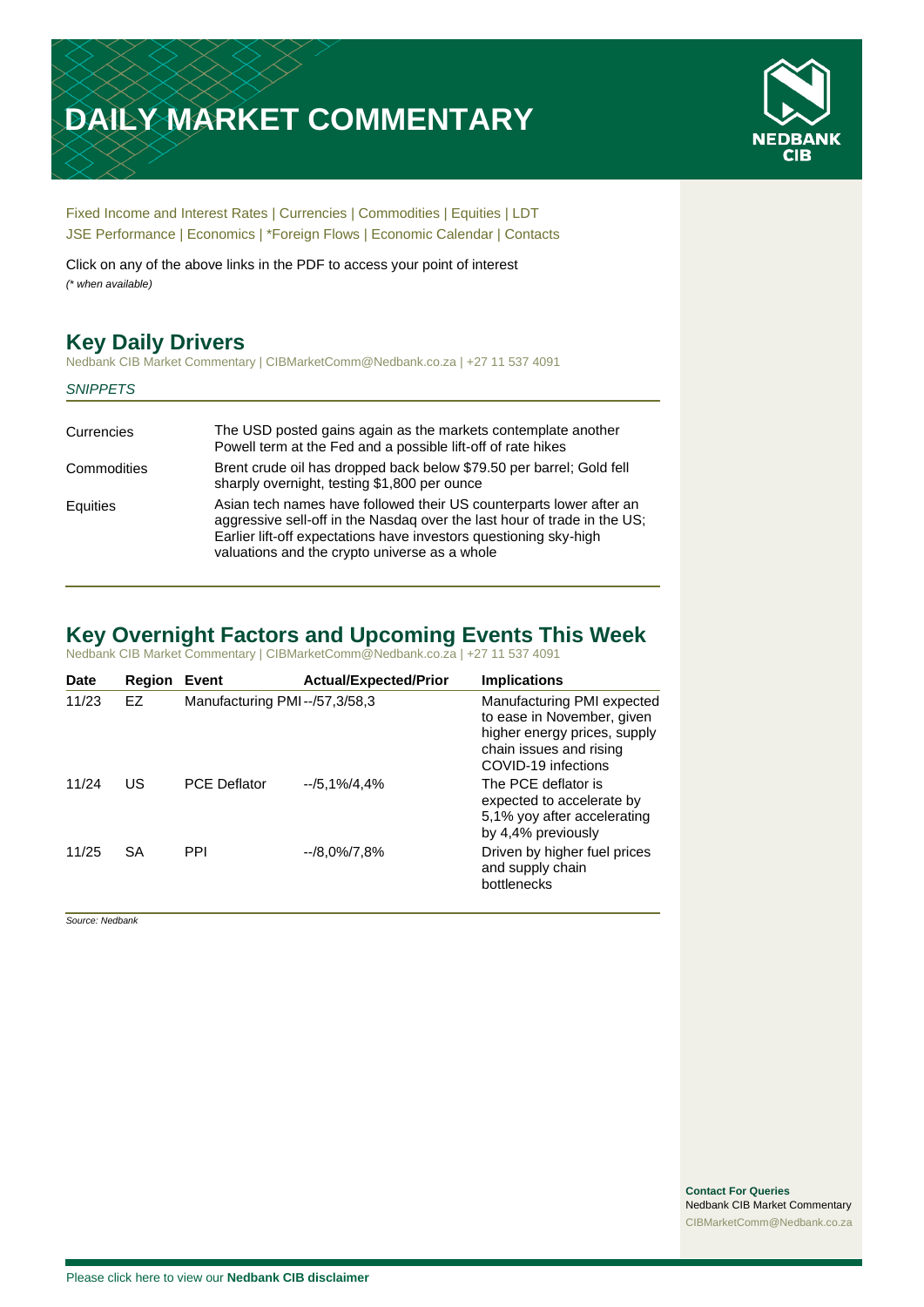## <span id="page-1-0"></span>**Fixed Income and Interest Rates**

Bond flow sales |+2711 535 4021 | Corporate Money Markets | +2711 535 4007 | Business Bank Money Markets | +2711 535 4006

| <b>Bonds</b>                  | Last price     | Δ<br>1d | Δ<br><b>MTD</b> | Δ<br><b>YTD</b> | Δ<br>12Month | <b>MTD</b> trend |
|-------------------------------|----------------|---------|-----------------|-----------------|--------------|------------------|
|                               | $\frac{9}{20}$ | bps     | bps             | bps             | bps          |                  |
| R2023-1,3 yrs                 | 5,26           | $-0,35$ | $-30,15$        | 74,35           | 108,45       | ψ                |
| R186-5,1 yrs                  | 8.04           | $-0,15$ | $-13,75$        | 137,05          | 104,75       | ψ                |
| R2030-8,2 yrs                 | 9,58           | $-0,05$ | $-4,25$         | 84,35           | 69,45        | ψ                |
| R2048-26,3 yrs                | 10,73          | $-0,05$ | $-9,85$         | $-7,15$         | $-27,85$     | ψ                |
| US 10 yr                      | 1,63           | 0,01    | 7,06            | 70,97           | 77,00        | φ                |
| <b>UK 10 yr</b>               | 0,93           | 5,40    | $-10,10$        | 73,60           | 63,10        | ψ                |
| German 10 yr                  | $-0,30$        | 4,10    | $-19,50$        | 26,80           | 28,20        | ψ                |
| Japan 10 yr                   | 0,08           | $-0,50$ | $-2,40$         | 5,40            | 6,30         | ψ                |
|                               |                | Δ       | Δ               | Δ               | Δ            | <b>MTD</b> trend |
| <b>Money Market</b>           | Last price     | 1d      | <b>MTD</b>      | <b>YTD</b>      | 12Month      |                  |
|                               | $\frac{9}{20}$ | bps     | bps             | bps             | bps          |                  |
|                               |                |         |                 |                 |              |                  |
| SA repo rate                  | 3,75           | 0,00    | 25,00           | 25,00           | 25,00        | ۸                |
| SA prime rate                 | 7,25           | 0,00    | 25,00           | 25,00           | 25,00        | Ϋ                |
| SA CPI (MTD = previous month) | 5,00           |         | 0,00            | 190,00          | 170,00       | ٠                |
| SA 3m JIBAR                   | 3,85           | 0,00    | 16,70           | 20,80           | 50,00        |                  |
| SA 3m NCD                     | 3,85           | 0,00    | 17,50           | 22,50           | 50,00        | ۸<br>٠           |
| SA 6m NCD                     | 4,49           | 1,25    | 8,75            | 61,25           | 101,25       | ۸                |
| SA 12m NCD                    | 5.33           | $-3,75$ | 7,50            | 125,00          | 165,00       | ۸                |
| US 3m LIBOR                   | 0,16           | 0,44    | 3,18            | $-7,44$         | $-4,86$      | φ                |
| UK 3m LIBOR                   | 0,12           | 0,28    | $-11,30$        | 8,98            | 6,81         | ψ                |
| Japan 3m LIBOR                | $-0,10$        | $-0,03$ | $-1,20$         | $-1,25$         | 0,68         | ψ                |

| <b>FRAs and Swaps</b>            | Last price     | Δ<br>1d  | Δ<br><b>MTD</b> | Δ<br><b>YTD</b> | Δ<br>12Month | <b>MTD</b> trend |
|----------------------------------|----------------|----------|-----------------|-----------------|--------------|------------------|
|                                  | %              | bps      | bps             | bps             | bps          |                  |
| 3X6 FRA                          | 4,29           | 0,00     | $-5,50$         | 97,50           | 93,00        | ψ                |
| 6X9 FRA                          | 4,97           | 0,00     | 4,00            | 3,00            | 4,00         | ♠                |
| 9X12 FRA                         | 5,39           | 0,00     | $-14,00$        | 206,50          | 189,50       | ψ                |
| 18X21 FRA                        | 6,56           | 0,00     | $-22,50$        | 277,00          | 256,00       | ψ                |
| SA 2yr Swap                      | 5,46           | 0,00     | $-9,00$         | 190,90          | 181,00       | ψ                |
| SA 3yr Swap                      | 5,97           | 10,50    | $-14,00$        | 206,00          | 191,50       | ψ                |
| SA 5yr Swap                      | 6,55           | 11,25    | $-29,75$        | 180,00          | 159,00       | ψ                |
| SA 10yr Swap                     | 7,58           | 12,50    | $-31,50$        | 98,00           | 84,50        | ψ                |
| SA 15yr Swap                     | 8,00           | 11,50    | $-36,50$        | 54,50           | 39,50        | J                |
|                                  |                |          |                 |                 |              |                  |
|                                  |                | Δ        | Δ               | Δ               | Δ            | <b>MTD</b> trend |
| <b>Spreads</b>                   | Last price     | 1d       | <b>MTD</b>      | <b>YTD</b>      | 12Month      |                  |
|                                  | $\frac{9}{20}$ | bps      | bps             | bps             | bps          |                  |
| 2v10v                            | $-2,12$        | $-12,50$ | 22,50           | 92,90           | 96,50        | ۸                |
| 3v10y                            | $-1,61$        | $-2,00$  | 17,50           | 108,00          | 107,00       | ♠                |
| R2030-R2023                      | 4,32           | 0,30     | 25,90           | 10,00           | $-39,00$     | φ                |
| R2048-R2030                      | 1,15           | $-0,00$  | $-5,60$         | $-91,50$        | $-97,30$     | ψ                |
| 5v-R2030                         | $-3,03$        | 11,30    | $-25,50$        | 95,65           | 89,55        | ψ                |
| 10y-R2030                        | $-2,00$        | 12,55    | $-27,25$        | 13,65           | 15,05        | ψ                |
| 15y-R2030                        | $-1,58$        | 11,55    | $-32,25$        | $-29,85$        | $-29,95$     | ψ                |
| SA 5yr CDS spread - basis points | 211,00         |          | $-1,50$         | 3,00            | $-23,00$     | V                |

#### **US 10 Year Yield SA 10 Year Yield**



*Source: Bloomberg, Nedbank Source: Bloomberg, Nedbank*

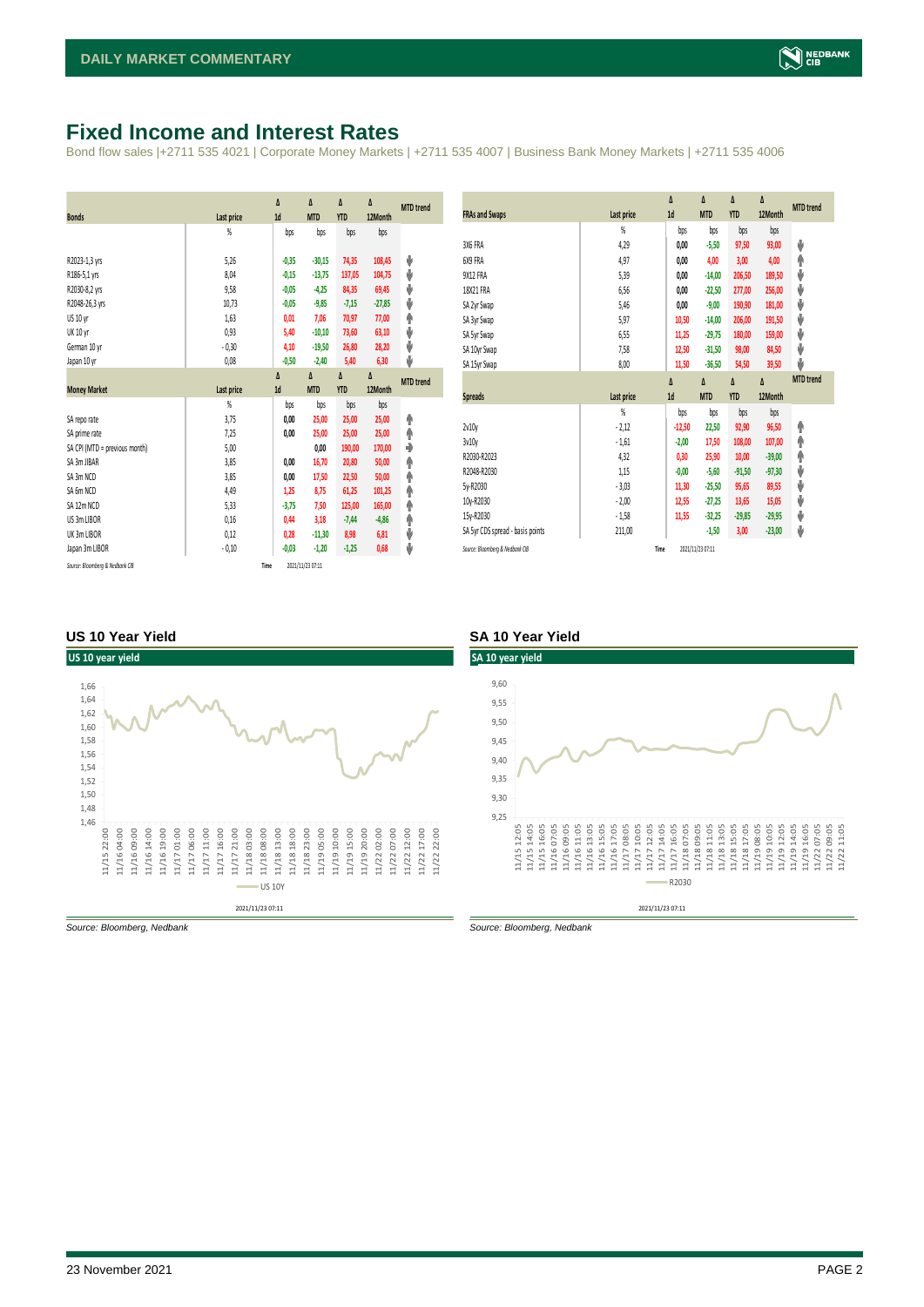

### <span id="page-2-0"></span>**Currencies**

Business Banking FX | +27 11 535 4003 | Corporate FX | +2711 535 4002 | Institutional FX | +011 535 4002

- The new week got underway with the rand trading in the low 15,70s. The levels of activity on the day were limited again, but the local unit traded with a negative bias, which saw it reach a high of 15,8300 on the day. In the overnight sessions, the rand remained on the back foot, and it currently trades at 15,8600. The EURZAR is currently trading at 17,8135 and the GBPZAR at 21,2305.
- The international markets saw the major currency pairs continue on their declining trajectory. This morning, the EURUSD is currently trading at 1,1236, which was the low of yesterday's session. The GBPUSD is trading at 1,3390 this morning, having opened yesterday around the 1,3440 level. Gold has lost some USD40 in value since the same time yesterday.
- Data releases scheduled for today: locally, we have the release of the leading index; from Europe, we have the services and manufacturing PMI releases for France, Germany and the zone; from the US, we have the manufacturing and services PMI releases, as well as the Richmond FED manufacturing release.
- The USD continued posting broad-based gains as the markets contemplated the reappointment of Fed chairman Powell for a second term and as Europe grapples with ever rising rates of Covid-19 infections. In SA, the rising number of cases in Gauteng has the country on high alert for a fourth wave.

|  | Possible trading range for the rand today: 15,6000 to 16,1000 |  |  |  |  |
|--|---------------------------------------------------------------|--|--|--|--|
|--|---------------------------------------------------------------|--|--|--|--|

|                                 |            | X <sub>A</sub> | X <sub>A</sub>   | $\%$ $\Lambda$ | %          | <b>MTD</b> trend | <b>USD trend</b>    |
|---------------------------------|------------|----------------|------------------|----------------|------------|------------------|---------------------|
| <b>Majors</b>                   | Last price | $-1d$          | <b>MTD</b>       | <b>YTD</b>     | 12Month    |                  |                     |
| GBPUSD                          | 1,34       | $-0,03$        | $-2,11$          | $-2,03$        | 0,54       | s                | USD strength        |
| <b>EURUSD</b>                   | 1.12       | $-0.01$        | $-2.79$          | $-8,02$        | $-5,11$    | J                | USD strength        |
| <b>USDJPY</b>                   | 115,10     | 0.19           | 1.00             | $-10,30$       | 9,19       | ٠                | USD strength        |
| <b>USDAUD</b>                   | 1,38       | 0,04           | 4,11             | 6,52           | 0,89       | Φ                | USD strength        |
|                                 |            | X <sub>A</sub> | X <sub>A</sub>   | $% \Delta$     | $% \Delta$ | <b>MTD</b> trend | ZAR trend           |
| <b>Rand crosses</b>             | Last price | $-1d$          | <b>MTD</b>       | <b>YTD</b>     | 12Month    |                  |                     |
| <b>USDZAR</b>                   | 15,85      | $-0.03$        | 3,87             | 7,31           | 2.77       | ٠                | <b>7AR</b> weakness |
| GBPZAR                          | 21,24      | $-0,02$        | 1,75             | 5,41           | 3,25       | ٠                | ZAR weakness        |
| FUR7AR                          | 17,82      | $-0.03$        | 1.21             | $-0,76$        | $-2,43$    | ٠                | <b>7AR</b> weakness |
| AUD7AR                          | 11,45      | $-0.03$        | $-0,04$          | 1,31           | 1,95       | s                | ZAR strength        |
| ZARJPY                          | 7,26       | 0,24           | $-2,95$          | 3,16           | 6,57       | J                | ZAR weakness        |
|                                 |            | $X\Delta$      | $X\Delta$        | $% \Delta$     | %          | <b>MTD</b> trend | ZAR trend           |
| <b>African FX</b>               | Last price | $-1d$          | <b>MTD</b>       | <b>YTD</b>     | 12Month    |                  |                     |
| ZARMWK (Malawian kwacha)        | 51.47      | $-0.26$        | $-3,48$          | $-2,01$        | 3,89       | s                | <b>7AR</b> weakness |
| ZARBWP (Botswana pula)          | 0,74       | $-0,66$        | $-1,22$          | 0,16           | 2,45       | v                | <b>7AR</b> weakness |
| ZARKES (Kenyan shilling)        | 7,08       | $-0,54$        | $-3,00$          | $-4,97$        | $-0,32$    | ψ                | ZAR weakness        |
| ZARMUR (Mauritian rupee)        | 2.72       | $-1.47$        | $-3.67$          | 0,70           | 4,57       | v                | <b>7AR</b> weakness |
| ZARNGN (Nigerian naira)         | 26,13      | $-0,20$        | $-3,65$          | $-3,60$        | 5,49       | ÷                | <b>7AR</b> weakness |
| ZARGHS (Ghanian cedi)           | 0.39       | $-0.03$        | $-3.60$          | $-3.37$        | 1.92       | J                | <b>7AR</b> weakness |
| ZARZMW (Zambian kwacha)         | 1,11       | $-0.24$        | $-1,43$          | $-29,33$       | $-21,95$   | s                | <b>7AR</b> weakness |
| ZARMZN (Mozambican metical)     | 4,03       | $-0,13$        | $-4,22$          | $-26,50$       | $-18,97$   | ı                | ZAR weakness        |
|                                 |            | $X\Delta$      | $X\Delta$        | $% \Delta$     | $% \Delta$ | <b>MTD</b> trend | <b>USD</b> trend    |
| <b>Emerging Market FX</b>       | Last price | $-1d$          | <b>MTD</b>       | <b>YTD</b>     | 12Month    |                  |                     |
| <b>USDBRL</b> (Brazilian Real)  | 5,60       | $-0.25$        | $-0,71$          | 7,11           | 2,91       | ÷                | <b>USD</b> weakness |
| USDTRY (Turkish Lira)           | 11,41      | 0,24           | 15,82            | 34,81          | 30,92      | ٠                | USD strength        |
| <b>USDMXN</b> (Mexican Peso)    | 21,02      | 0.08           | 2.17             | 5,26           | 4,12       | ٠                | USD strength        |
| USDINR (Indian Rupee)           | 74,56      | 0,21           | $-0,43$          | 2,00           | 0,61       | v                | USD weakness        |
| <b>USDRUB (Russian Ruble)</b>   | 74.84      | 1.81           | 5.21             | 0,57           | $-1.77$    | ۸                | USD strength        |
| Source: Bloomberg & Nedbank CIB | Time       |                | 2021/11/23 07:11 |                |            |                  |                     |

*\*Please note that the sign on the % change reflects the change on the headline number. The narrative indicates the trend direction over the month. For trade in any of these currencies, contact our FX dealing desks*





*Source: Bloomberg, Nedbank Source: Bloomberg, Nedbank*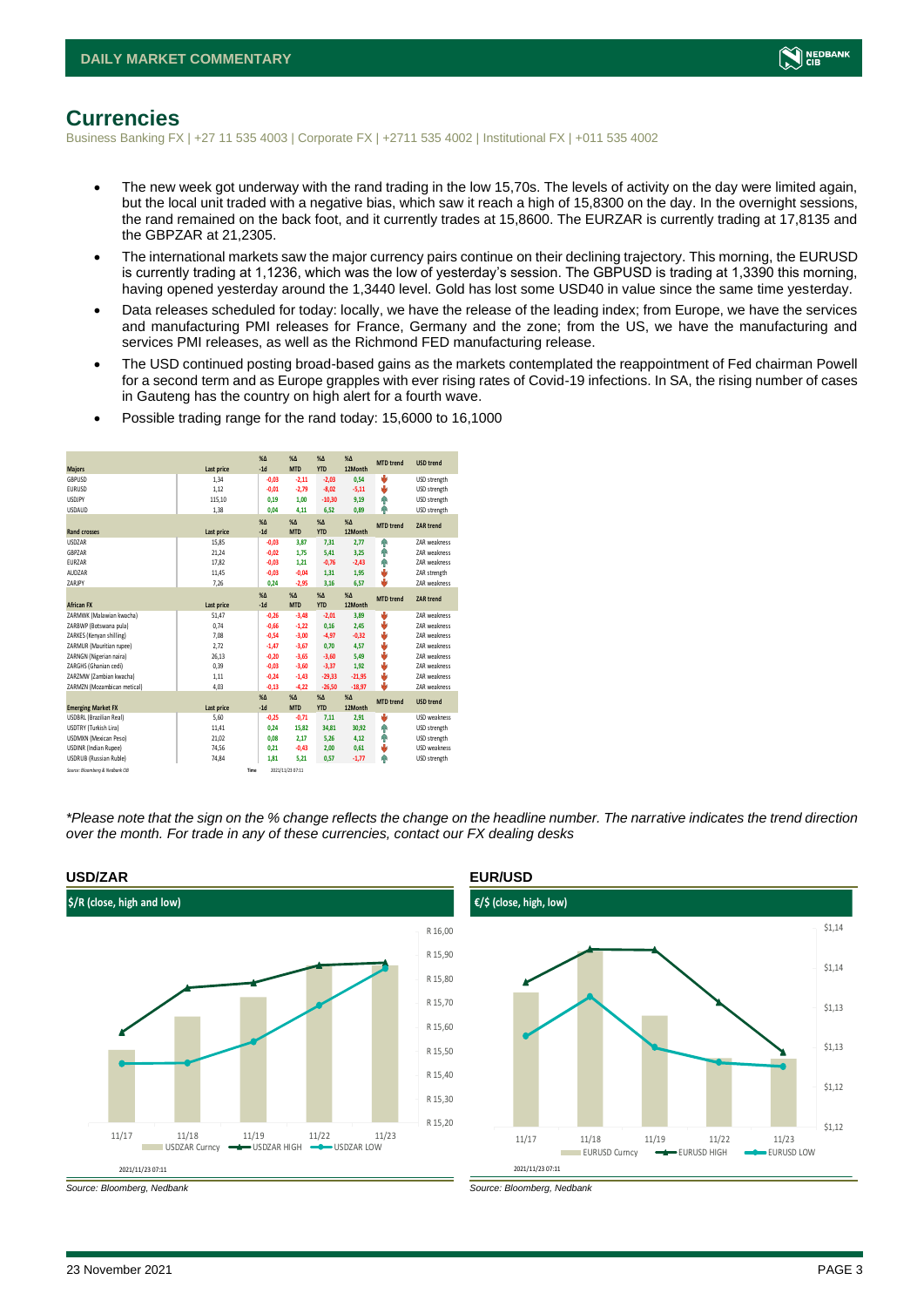

## <span id="page-3-0"></span>**Commodities**

Nedbank CIB Market Commentary | CIBMarketComm@Nedbank.co.za | +27 11 537 4091| +27 11 535 4038

- Benchmark crude oil prices rose yesterday but have given up some of those gains in early trade. Brent crude oil has dropped back below \$79.50 per barrel. ZAR weakness has seen the ZAR price of oil tick higher, currently marking at a touch below R1,260 per barrel.
- Gold fell sharply overnight, testing \$1,800 per ounce. This am, it has regained some composure, but the gains are negligible. PGM's are also better bid but they too suffered sharp declines in the previous sessions. Iron ore has rallied hard this morning, rising more than 10% in early trade.

|                                 |            | $%$ $\Delta$ | $% \Delta$       | $%$ $\Delta$ | $\%$ $\Delta$ | <b>MTD</b> trend |
|---------------------------------|------------|--------------|------------------|--------------|---------------|------------------|
| <b>Commodities</b>              | Last price | $-1d$        | <b>MTD</b>       | <b>YTD</b>   | 12Month       |                  |
| Brent near future (\$)          | 79,33      | $-0,46$      | $-5,98$          | 53,15        | 72.23         | ψ                |
| WTI crude (\$)                  | 76,24      | $-0,66$      | $-8,77$          | 57,13        | 77,06         | ŵ                |
| Gold spot (\$)                  | 1808.40    | 0,21         | 1,40             | $-4,74$      | $-1,60$       | 4                |
| Platinum spot (\$)              | 1023.10    | 0,88         | 0,09             | $-4,57$      | 9,98          | η,               |
| SA white maize spot (R)         | 3 502,00   | 1,07         | 4,57             | 5,58         | 2,55          | л                |
| Source: Bloomberg & Nedbank CIB |            | Time         | 2021/11/23 07:11 |              |               |                  |



2021/11/23 07:11





*Source: Bloomberg, Nedbank Source: Bloomberg, Nedbank*

*Source: Bloomberg, Nedbank*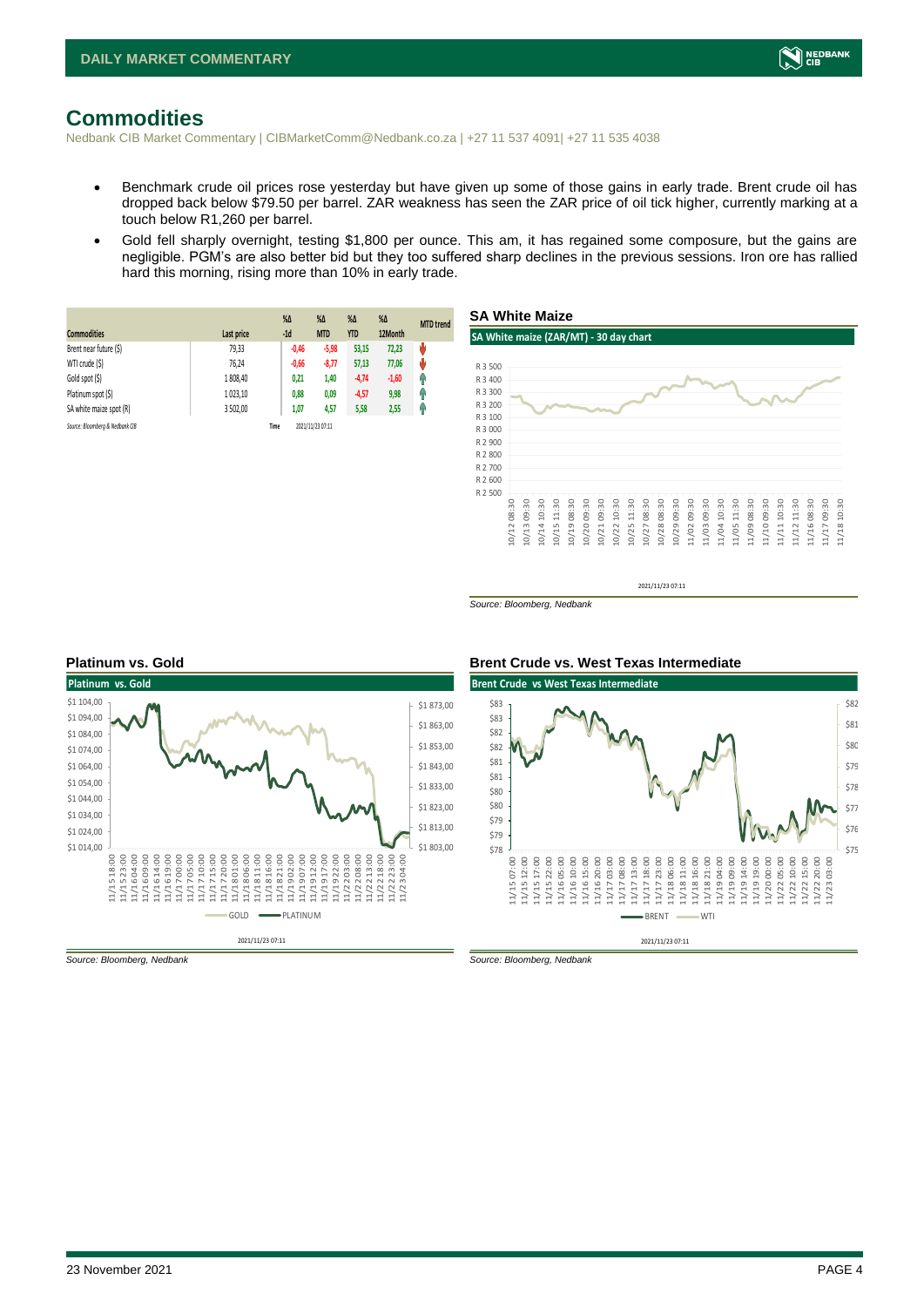

## <span id="page-4-0"></span>**Equities**

Cash equities | +2711 535 4030/31

### **South Africa**

• Top40 +0,8%; another quiet session locally; US equity futures in the green as Biden is set to nominate Powell for another term. Banks +1,5%; saw a little respite after Friday's move; INP +4,2% led the move but has been O/P…c.+12% since five days. Industrials +0,46%; with the likes of MUR +3,3% and WBO +3,7%; sector heavyweight BAW jumped 7,5% after a decent set of nrs. BAW FY nrs solid, with HEPS beating cons est; rev from cont ops +22,5%; solid B/S; declared spec div. NTC -2,6%; not the best set of nrs but well guided, outlook is weak but will continue paying div; occupancies low. NPN - 2,3%/PRX -1,5%; core headline earnings of 148cps was 17% below NEDe; adjusted EBITDA miss reflects intensity of the investment cycle. Worth noting: US Existing Home Sales came in at 6,34m vs 6,18m; Chicago Fed Nat Activity Index 0,76 vs 0,10 for October. Turnover at R17,2bn; crosses few and far between…101k PRX at 1 352, 53k AMS at 1 667, 238k SOL at 25 050 and 1m GFI.

#### **UK/Europe**

• European equity gains stalled over fears that rising Covid-19 cases and lockdowns will hurt the economic recovery. The Stoxx 600 Index gave up an earlier advance of as much as 0,4% to close just 0,1% lower, with travel and leisure shares among the biggest laggards after German Chancellor Angela Merkel said today that the Covid-19 surge is worse than anything Germany has experienced so far and called for tighter restrictions to help check the spread. Although a strong earnings season has propelled European equities to record highs, the Stoxx 600 came under pressure last week as rising virus cases led Austria to impose lockdowns. A debate over compulsory vaccination is picking up steam in the region with some areas of unrest as governments impose tougher restrictions.

#### **USA**

• Stocks erased gains, while Treasury yields rose following President Joe Biden's nomination of Jerome Powell to head the Federal Reserve for a second term. The USD climbed. US stocks tumbled into the close, with the S&P 500 falling more than 40 points in the final 45 minutes of trading. The index had spent all of the session higher before a sell-off in tech shares dragged it lower for the day. The Nasdaq 100 fell more than 1%, with Peloton Interactive Inc. and DocuSign Inc. sliding at least 5,5%. The US swaps market is now pricing in a full 25bps rate hike into the June Fed meeting, with a second increase seen for next November. Biden had been considering between Powell and Lael Brainard, who he nominated to move up to vice chair. The Powell choice comes amid growing concern that the US central bank may fall behind the curve in combating sticky inflation. Consumer price growth is surging at the fastest pace in decades and expectations for price growth are at the highest since 2013.

#### **Asia**

• Asia's stocks were mixed on Tuesday after Treasury yields and the USD jumped as Jerome Powell's renomination to head the Federal Reserve fuelled bets on a quicker withdrawal of monetary stimulus. A Hong Kong gauge of China's technology stocks dropped amid speculation over stiffer regulations, while China's market edged up. US equity futures wavered after the S&P 500 ended in the red and the Nasdaq 100 underperformed following a final-hour Wall Street tech selloff. Alibaba shares were down as much as 3,4%, on track for a fresh record low in Hong Kong.

|                                 |            | $\%$ $\Delta$    | $\%$ $\Delta$    | $\%$ $\Delta$ | $\%$          | 2020        | <b>MTD</b> trend |
|---------------------------------|------------|------------------|------------------|---------------|---------------|-------------|------------------|
| <b>Developed Markets</b>        | Last price | $-1d$            | <b>MTD</b>       | <b>YTD</b>    | 12Month       | Performance |                  |
| Dow Jones                       | 35 619.25  | 0,05             | $-0,56$          | 16,38         | 20,37         | 22,34       | V                |
| Nasdao                          | 15 854.76  | $-1,26$          | 2.30             | 23,02         | 33,45         | 35,23       | Λ                |
| S&P 500                         | 4682,94    | $-0.32$          | 1.68             | 24,68         | 30,90         | 28,88       | Α                |
| DJ Eurostoxx 50                 | 4338,69    | $-0.41$          | 2.07             | 22,13         | 25,29         | 25,12       | ٨                |
| DAX                             | 16 115,69  | $-0,27$          | 2,72             | 17,47         | 22,77         | 25,22       | Α                |
| CAC                             | 7 105,00   | $-0,10$          | 4.02             | 27,99         | 29,37         | 26,46       | Α                |
| FTSE                            | 7255,46    | 0,44             | 0,25             | 12,30         | 14,55         | 12,00       | Λ                |
| ASX200                          | 7411,40    | 0,79             | 1,20             | 12,51         | 12,95         | 13,38       | Α                |
| Nikkei 225                      | 29 774.11  | 0,09             | 3,05             | 8,49          | 16,64         | 20,93       | Α                |
| MSCI World                      | 3 201,49   | $-0,57$          | 0,84             | 19,01         | 25,70         | 25,19       | ٨                |
|                                 |            | $\sqrt{\Lambda}$ | $\%$ $\Delta$    | $\%$ $\Delta$ | $\%$ $\Delta$ | 2020        |                  |
| <b>Emerging Markets</b>         | Last price | $-1d$            | <b>MTD</b>       | <b>YTD</b>    | 12Month       | Performance | <b>MTD</b> trend |
| Hang Seng                       | 24 698,49  | $-1,01$          | $-2,67$          | $-9,30$       | $-6,75$       | 9,07        | V                |
| Shanghai                        | 3597,53    | 0,43             | 1,42             | 3,58          | 5,36          | 23,72       | h                |
| Brazil Bovespa                  | 102 122,40 | $-0,89$          | $-1,33$          | $-14,20$      | $-4,90$       | 27.07       | V                |
| India - NSE                     | 58 199,46  | $-0.46$          | $-1,87$          | 21,88         | 32,04         | 14,38       | V                |
| Russia Micex                    | 3872,77    | $-3,58$          | $-6,68$          | 17,75         | 27,10         | 28,21       | V                |
| <b>MSCI Emerging</b>            | 1261,56    | $-0,60$          | $-0.25$          | $-2,30$       | 3,36          | 15,38       | U                |
|                                 |            | $\%$             | $\%$ $\Delta$    | $\%$ $\Delta$ | $\%$ $\Delta$ | 2020        |                  |
| <b>SA Indices</b>               | Last price | $-1d$            | <b>MTD</b>       | <b>YTD</b>    | 12Month       | Performance | <b>MTD</b> trend |
| JSE All Share                   | 70 865.85  | 0,70             | 5,04             | 19,29         | 24,01         | 8,24        | ٨                |
| Top 40                          | 64 384,46  | 0,80             | 5,88             | 18,40         | 22,69         | 8,75        | Λ                |
| Resi 10                         | 65 585,80  | 1.22             | 4.12             | 13,91         | 26,68         | 20,01       | Α                |
| Indi 25                         | 94 905.11  | 0.36             | 8.48             | 21,83         | 18,75         | 8,82        | Ĥ                |
| Fini 15                         | 14 092,07  | 1,00             | 0,97             | 16,85         | 24,29         | $-4,30$     | φ                |
| Source: Bloomberg & Nedbank CIB |            | Time             | 2021/11/23 07:11 |               |               |             |                  |





*Source: Bloomberg, Nedbank*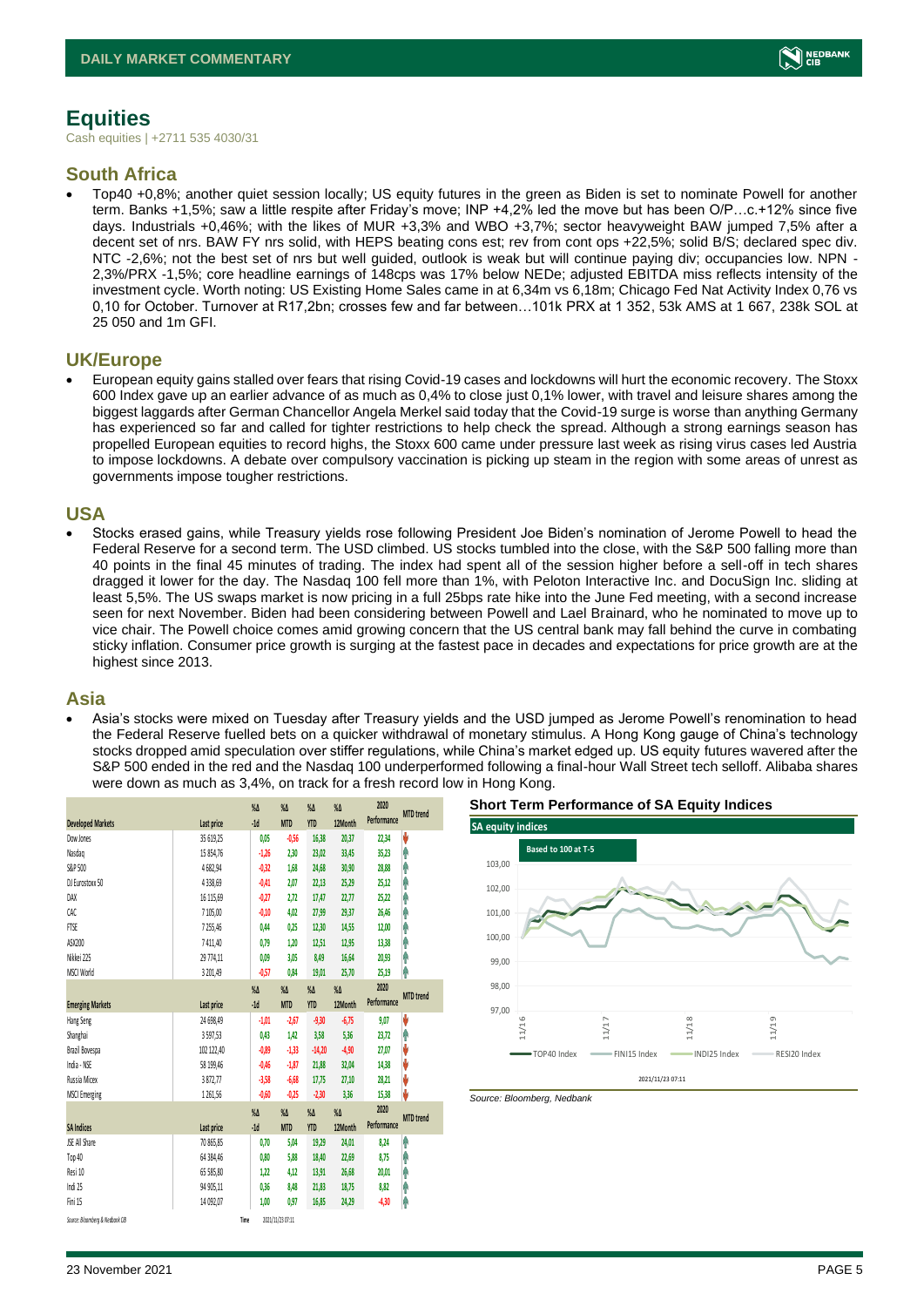## <span id="page-5-0"></span>**Last Day To Trade**

Susan Correia | Scorreia@Nedbankcapital.co.za | +27 11 295 8227

| <b>SHARE CODE</b> | <b>SHARE NAME</b>         | <b>DIVIDEND / INTEREST RATE</b>                       |
|-------------------|---------------------------|-------------------------------------------------------|
| 23 November 2021  |                           |                                                       |
| <b>BAUN</b>       | Bauba Resources Ltd Npl   | take up at 31cps                                      |
| <b>DCP</b>        | Dis-Chem Pharmacies Ltd   | dividend $@$ 19.48540cps                              |
| <b>DTC</b>        | Datatec Ltd               | dividend $\omega$ 512cps or 12.90431 new per 100 held |
| <b>EXP</b>        | Exemplar REIT ail Ltd     | dividend $@$ 45.344460cps                             |
| <b>IVTP</b>       | Invicta Holdings Ltd Pref | dividend @ 322.155820cps                              |
| <b>SCP</b>        | Stellar Cap Partners Ltd  | Scheme of arrangement @ 97cps                         |
| UPL               | Universal Partners Ltd    | dividend $@$ 425.1280cps                              |

*Source: JSE*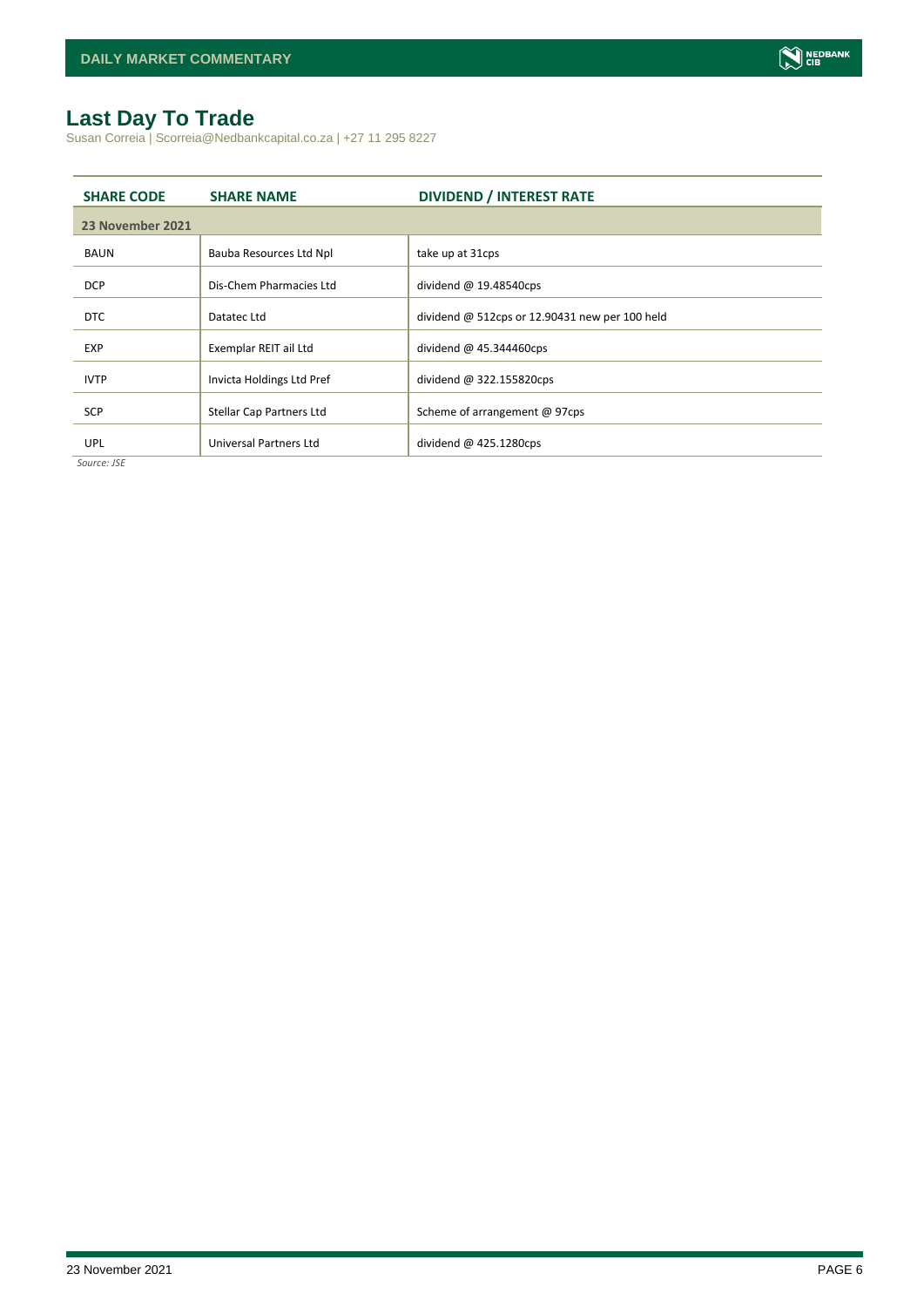## <span id="page-6-0"></span>**JSE Performance**

Nedbank CIB Market Commentary | CIBMarketComm@Nedbank.co.za | +27 11 537 4091

| <b>Top40 constituents</b>          | Last price | %Δ<br>$-1d$ | %Δ<br><b>MTD</b> | %Δ<br>YTD | $\%$<br>12Month | 2020<br>Performance | <b>MTD</b> trend |
|------------------------------------|------------|-------------|------------------|-----------|-----------------|---------------------|------------------|
|                                    |            |             |                  |           |                 |                     |                  |
| AGL: Anglo American Plc            | 609,36     | 1,56        | 5,94             | 28,48     | 39,11           | 21,60               | Ĥ                |
| AMS: Anglo American Platinum Ltd   | 1681,65    | 1,10        | 8,96             | 24,00     | 58,21           | 10,39               | Ą                |
| ANG: Anglogold Ashanti Ltd         | 325,00     | $-0,85$     | 13,92            | $-5,12$   | $-0,61$         | 8,22                | φ                |
| APN : Aspen Pharmacare Holdings Lt | 222,86     | 5,65        | $-8,38$          | 77,76     | 76,87           | 5,16                | ♦                |
| BHP: Bhp Group Plc                 | 408,84     | 2,65        | 1,57             | 5,08      | 18,25           | 17,98               | Ą                |
| BID: Bid Corp Ltd                  | 308,30     | 0,40        | $-5,96$          | 17,21     | 9,83            | $-20,34$            | ♦                |
| BTI: British American Tobacco Plc  | 540,79     | 0,33        | 1,29             | $-0,85$   | $-3,06$         | $-8,69$             | φ                |
| BVT: Bidvest Group Ltd             | 184,47     | 1,29        | $-3,62$          | 17,48     | 16,80           | $-23,32$            | V                |
| CFR : Financiere Richemont-Dep Rec | 238,02     | 2,10        | 26,62            | 81,56     | 84,37           | 19,69               | φ                |
| CLS : Clicks Group Ltd             | 282,92     | 0,11        | 1,46             | 11,97     | 15,03           | $-1,53$             | φ                |
| CPI : Capitec Bank Holdings Ltd    | 1842,32    | 0,45        | 7,94             | 28,60     | 39,76           | $-0,94$             | φ                |
| DSY: Discovery Ltd                 | 143,32     | $-0,08$     | 2,42             | $-6,66$   | 15,08           | 27,28               | φ                |
| EXX : Exxaro Resources Ltd         | 152,46     | 1,69        | $-8,84$          | 13,51     | 34,38           | 5,92                | V                |
| FSR: Firstrand Ltd                 | 58,89      | 1,50        | 1,52             | 15,38     | 26,16           | $-18,73$            | φ                |
| GFI: Gold Fields Ltd               | 170,65     | $-0,70$     | 19,08            | 24,05     | 22,02           | 43,50               | φ                |
| GLN : Glencore Plc                 | 78,54      | 1,15        | 4,15             | 74,06     | 97,18           | 7,95                | φ                |
| GRT : Growthpoint Properties Ltd   | 13,21      | 1,62        | 1,93             | 5,09      | 7,22            | $-43,15$            | φ                |
| IMP : Impala Platinum Holdings Ltd | 205,62     | $-1,14$     | 3,85             | 1,84      | 29,32           | 40,68               | φ                |
| INL: Investec Ltd                  | 81,78      | 4,24        | 16,83            | 123,20    | 122,41          | $-37,83$            | φ                |
| INP: Invested Plc                  | 81,30      | 4,23        | 17,83            | 115,94    | 117,96          | $-42,72$            | φ                |
| MCG: Multichoice Group Ltd         | 119,35     | $-1,60$     | $-1,75$          | $-10,93$  | $-12,19$        | 0,00                | ♦                |
| MNP: Mondi Plc                     | 383,10     | $-0,27$     | 0,66             | 11,65     | 11,85           | 5,16                | φ                |
| MRP : Mr Price Group Ltd           | 189,78     | 0,08        | $-5,09$          | 11,21     | 23,99           | $-6,49$             | ♦                |
| MTN: Mtn Group Ltd                 | 157,50     | 1,04        | 14,98            | 161,67    | 132,68          | $-27,03$            | φ                |
| NED: Nedbank Group Ltd             | 162,10     | 0,90        | $-6,79$          | 25,19     | 26,74           | $-39,58$            | V                |
| NPH : Northam Platinum Holdings Lt | 227,81     | 1,86        | $-0,41$          | 8,72      | 31,28           | 69,50               | V                |
| NPN : Naspers Ltd-N Shs            | 2652,96    | $-2,32$     | 2,43             | $-12,13$  | $-17,00$        | 31,80               | φ                |
| NRP : Nepi Rockcastle Plc          | 103,25     | 0,18        | 0,83             | 10,43     | 34,09           | $-21,25$            | φ                |
| OMU : Old Mutual Ltd               | 14,16      | $-0,98$     | 6,14             | 39,17     | 37,89           | $-39,52$            | Λ                |
| PRX: Prosus Nv                     | 1351,62    | $-1,53$     | 1,23             | $-15,69$  | $-19,54$        | 52,39               | φ                |
| REM : Remgro Ltd                   | 133,27     | 0,36        | $-1,01$          | 38,53     | 38,26           | $-32,51$            | V                |
| RNI : Reinet Investments Sca       | 266,00     | $-0,57$     | $-3,52$          | $-3,49$   | $-6,01$         | $-0,68$             | V                |
| SBK: Standard Bank Group Ltd       | 131,56     | 1,72        | $-2,86$          | 3,53      | 5,25            | $-24,50$            | V                |
| SHP: Shoprite Holdings Ltd         | 197,03     | 0,49        | 8,56             | 40,74     | 55,14           | 11,18               | φ                |
| SLM : Sanlam Ltd                   | 58,84      | 0,63        | $-6,23$          | 0,15      | 6,75            | $-25,73$            | V                |
| SOL: Sasol Ltd                     | 248,67     | 0,67        | $-3,09$          | 85,67     | 114,74          | $-55,87$            | V                |
| SPP: Spar Group Limited/The        | 173,97     | $-1,49$     | $-10,78$         | $-8,21$   | $-12,23$        | $-4,04$             | V                |
| SSW : Sibanye Stillwater Ltd       | 51,50      | $-1,74$     | $-3,45$          | $-14,17$  | $-0,60$         | 67,18               | V                |
| VOD: Vodacom Group Ltd             | 136,80     | $-0,33$     | 0,90             | 9,98      | 9,73            | 7,88                | φ                |
| WHL: Woolworths Holdings Ltd       | 53,05      | 1,43        | $-1,60$          | 34,17     | 41,50           | $-18,64$            | U                |
|                                    |            |             |                  |           |                 |                     |                  |

 $Source: Bloomberg & Nedbank *CB*$ 

Time 2021/11/23 07:11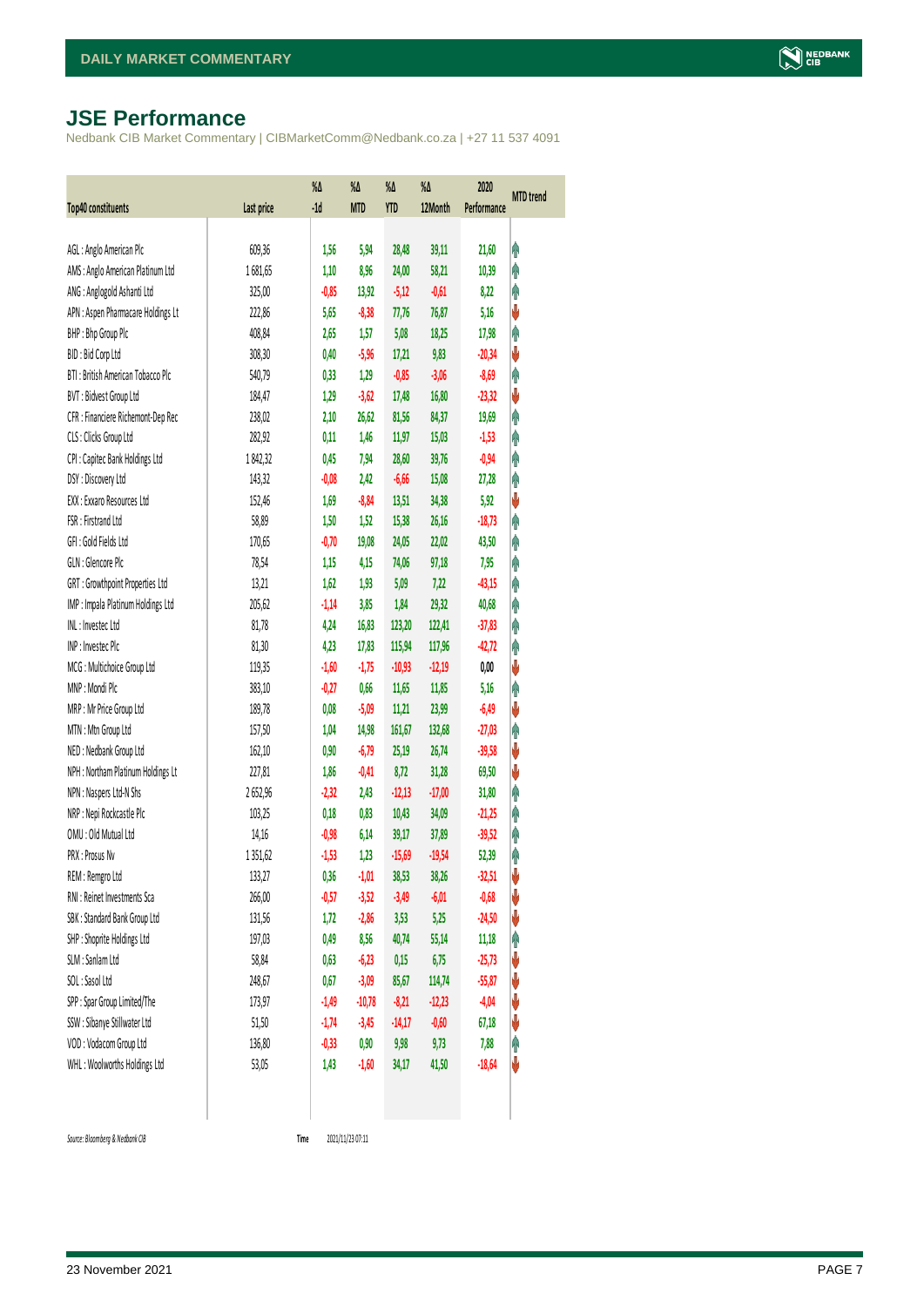## <span id="page-7-0"></span>**Foreign Flows**

Nedbank CIB Market Commentary | CIBMarketComm@Nedbank.co.za | +27 11 537 4091

| Foreign flows (bn)                  | <b>Week to 19 Nov 2021</b> | Month to 19 Nov 2021 | <b>Year to 19 Nov 2021</b> |
|-------------------------------------|----------------------------|----------------------|----------------------------|
| Foreign flows into SA equity market | -R 3,326                   | -R 6,199             | -R 121,697                 |
| Foreign flows into SA bond market   | -R 5.671                   | -R 42.021            | -R 178.819                 |
| Total foreign flows                 | -R 8.997                   | -R 48.219            | -R 300.516                 |
| Source : Bloombera                  | 2021/11/23 07:11           |                      |                            |

#### **Foreign Equity Flows: 5 Day History Foreign Bond Flows: 5 Day History**



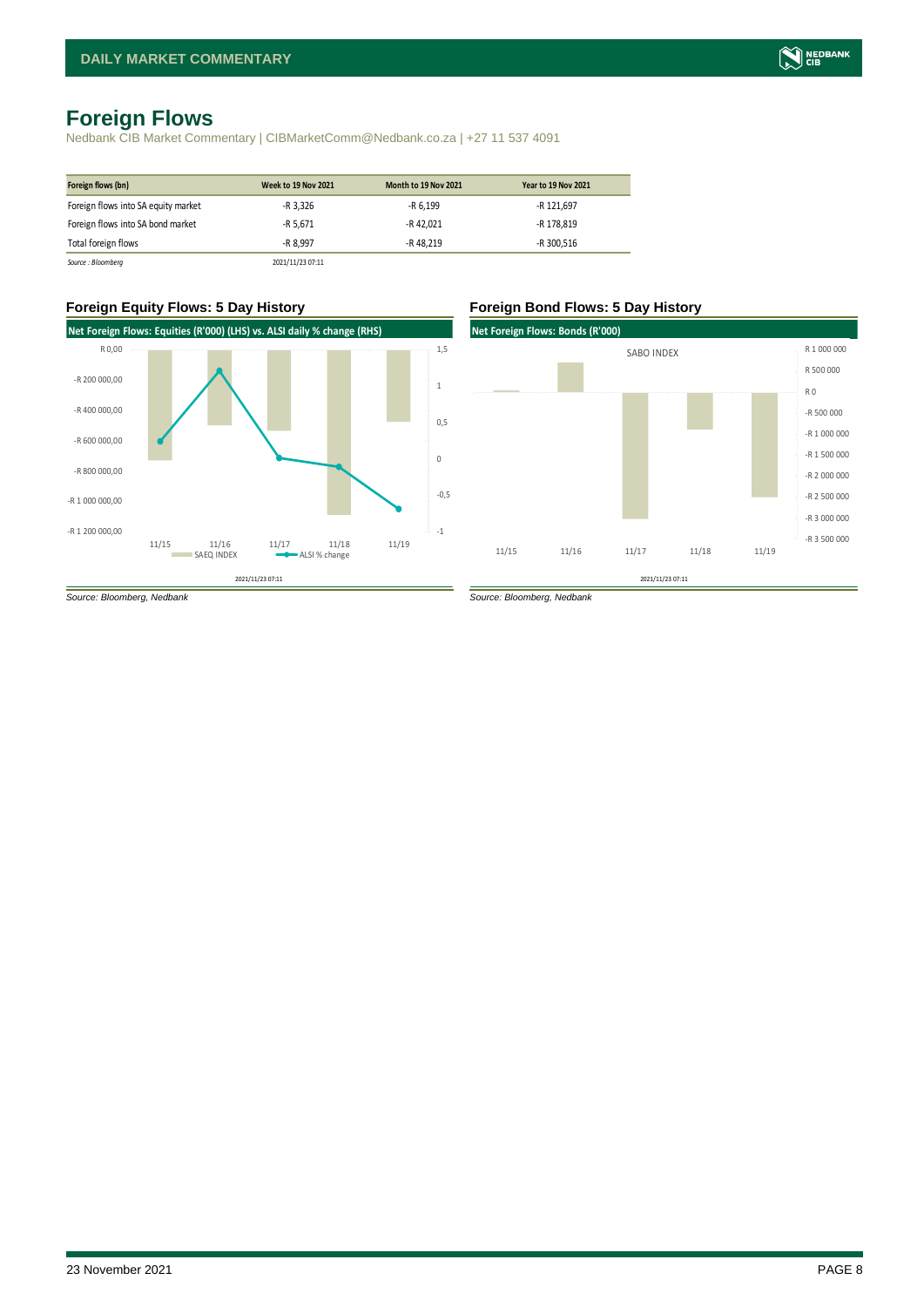## <span id="page-8-0"></span>**Economic Calendar**

Nedbank CIB Market Commentary | CIBMarketComm@Nedbank.co.za | +27 11 537 4091

|                          | Country | Event                                | Period           | Survey         | Actual                   | Prior       | Revised |
|--------------------------|---------|--------------------------------------|------------------|----------------|--------------------------|-------------|---------|
| 22-November              |         |                                      |                  |                |                          |             |         |
| 03:30 PM                 | US      | Chicago Fed Nat Activity Index       | OCT              | 0,10           | 0,76                     | $-0,13$     | $-0,18$ |
| 05:00 PM                 | EC      | Consumer Confidence                  | <b>NOV A</b>     | $-5,50$        | $-6,80$                  | $-4,80$     |         |
| 05:00 PM                 | US      | <b>Existing Home Sales</b>           | OCT              | 6,20m          | 6,34m                    | 6,29m       |         |
| 05:00 PM                 | US      | Existing Home Sales MoM              | OCT              | $-1,43%$       | 0,79%                    | 7,00%       |         |
| 23-November              |         |                                      |                  |                |                          |             |         |
| 09:00 AM                 | SA      | Leading Indicator                    | SEP              |                |                          | 127,9       |         |
| 10:30 AM                 | GE      | Markit Germany Services PMI          | <b>NOV P</b>     | 51,5           |                          | 52,4        |         |
| 10:30 AM                 | GE      | Markit/BME Germany Manufacturing PMI | NOV P            | 56,9           |                          | 57,8        |         |
| 11:00 AM                 | EC      | Markit Eurozone Services PMI         | NOV P            | 53,5           |                          | 54,6        |         |
| 11:00 AM                 | EC      | Markit Eurozone Manufacturing PMI    | NOV P            | 57,4           |                          | 58,3        |         |
| 11:30 AM                 | UK      | Markit/CIPS UK Services PMI          | NOV P            | 58,5           |                          | 59,1        |         |
| 11:30 AM                 | UK      | Markit UK PMI Manufacturing SA       | NOV P            | 57,3           |                          | 57,8        |         |
| 04:45 PM                 | US      | Markit US Services PMI               | NOV P            | 59,0           |                          | 58,7        |         |
| 04:45 PM                 | US      | Markit US Manufacturing PMI          | NOV P            | 59,1           |                          | 58,4        |         |
| 05:00 PM                 | US      | Richmond Fed Manufact, Index         | <b>NOV</b>       | 11             |                          | 12          |         |
| 24-November              |         |                                      |                  |                |                          |             |         |
| 02:30 AM                 | JN      | Nikkei Japan PMI Mfg                 | <b>NOV P</b>     |                |                          | 53,2        |         |
| 11:00 AM                 | GE      | IFO Expectations                     | <b>NOV</b>       | 94,6           |                          | 95,4        |         |
| 11:00 AM                 | GE      | IFO Current Assessment               | NOV              | 99,0           |                          | 100,1       |         |
| 11:00 AM                 | GE      | IFO Business Climate                 | <b>NOV</b>       | 96,7           |                          | 97,7        |         |
| 12:00 PM                 | SA      | <b>BER Business Confidence</b>       | 4Q               |                |                          | 43          |         |
| 03:30 PM                 | US      | Wholesale Inventories MoM            | OCT P            | 1,00%          | $\overline{\phantom{a}}$ | 1,40%       |         |
| 03:30 PM                 | US      | Cap Goods Orders Nondef Ex Air       | OCT P            | 0,5%           | $\overline{\phantom{a}}$ | 0,8%        |         |
| 03:30 PM                 | US      | Durables Ex Transportation           | OCT P            | 0,50%          |                          | 0,50%       |         |
| 03:30 PM                 | US      | Durable Goods Orders                 | OCT P            | 0,2%           |                          | $-0,3%$     |         |
| 03:30 PM                 | US      | Core PCE QoQ                         | 3Q S             | 4,50%          | $\sim$                   | 4,50%       |         |
| 03:30 PM                 | US      | GDP Annualized QoQ                   | 3Q S             | 2,20%          | $\sim$                   | 2,00%       |         |
| 03:30 PM                 | US      | Personal Consumption                 | 3Q S             | 1,60%          | $\sim$                   | 1,60        |         |
| 03:30 PM                 | US      | Advance Goods Trade Balance          | OCT              | USD -95,0b     |                          | 00:00       |         |
| 05:00 PM                 | US      | U. of Mich. Sentiment                | NOV <sub>F</sub> | 66,9           | $\sim$                   | 66,8        |         |
| 05:00 PM                 | US      | PCE Core YoY                         | OCT              | 4,10%          | $\overline{\phantom{a}}$ | 3,64%       |         |
| 05:00 PM                 | US      | PCE Deflator YoY                     | OCT              | 5,10%          | $\overline{\phantom{a}}$ | 4,40%       |         |
| 05:00 PM                 | US      | Real Personal Spending               | ост              | 0,60%          |                          | 0,30%       |         |
| 05:00 PM                 | US      | Personal Income                      | ост              | 0,20%          |                          | $-1,00%$    |         |
| 05:00 PM                 | US      | Personal Spending                    | OCT              | 1,00%          |                          | 0,60%       |         |
| 05:00 PM                 | US      | New Home Sales                       | OCT              | 800k           |                          | 800k        |         |
| 2021/11/24 17:00:00      | US      | New Home Sales MoM                   | OCT              | 0,00%          |                          | 14,00%      |         |
| 2021/11/24 21:00:00      | US      | <b>FOMC Meeting Minutes</b>          | NOV <sub>3</sub> |                |                          | $\mathsf 0$ |         |
| 25-November              |         |                                      |                  |                |                          |             |         |
| 07:00 AM                 | JN      | Leading Index CI                     | SEP <sub>F</sub> | $\blacksquare$ | ÷,                       | 99,7        |         |
| 09:00 AM                 | GE      | GDP SA QoQ                           | 3QF              | 1,80%          |                          | 1,80%       |         |
| 09:00 AM                 | GE      | <b>GDP NSA YoY</b>                   | 3Q F             | 2,50%          |                          | 2,50%       |         |
| 11:30 AM                 | SA      | PPI YoY                              | OCT              | 8,00%          |                          | 7,80%       |         |
|                          |         |                                      |                  |                |                          |             |         |
| <b>Source: Bloomberg</b> |         | 2021/11/23 07:10                     |                  |                |                          |             |         |